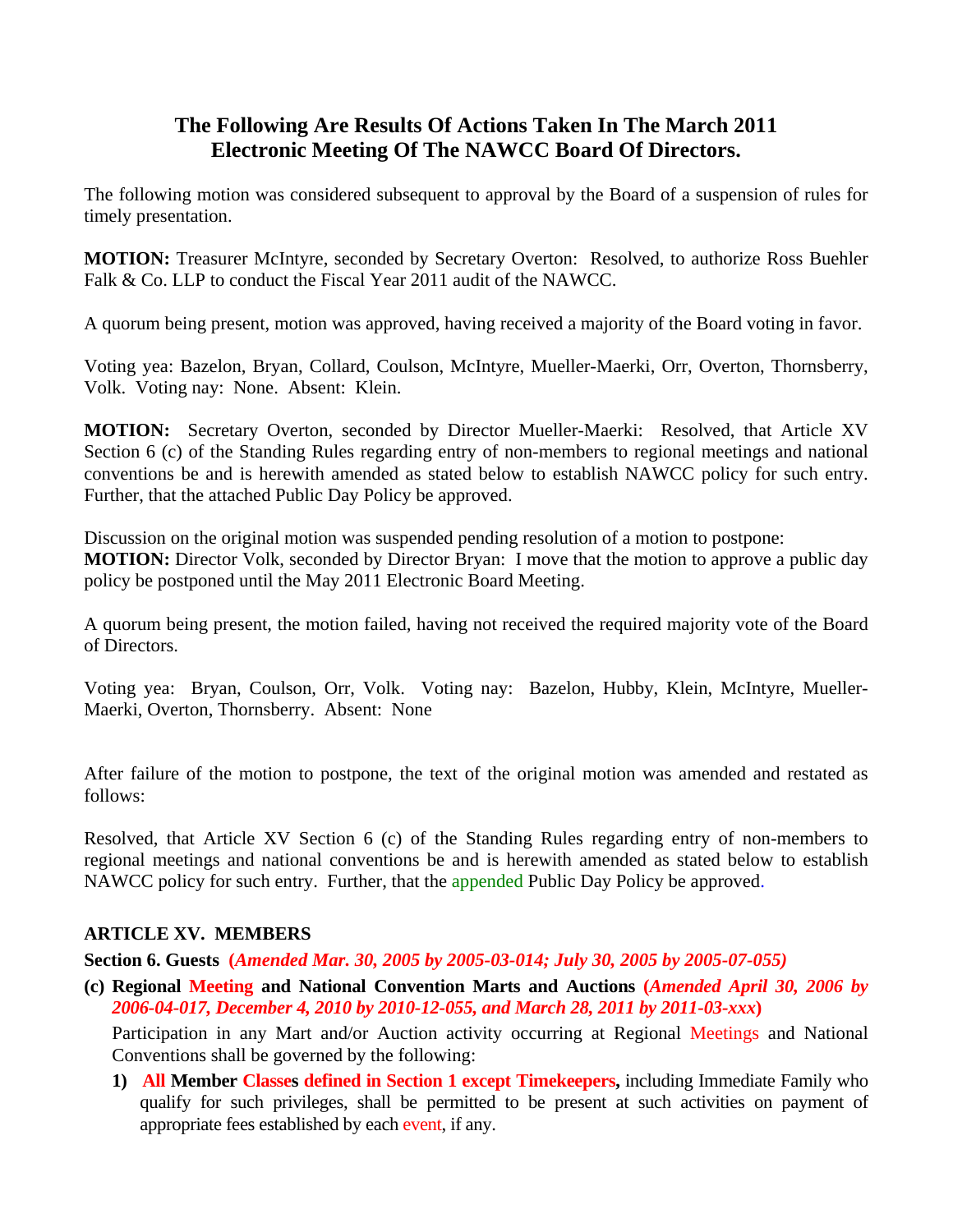- **2) Sponsored Visitors** *(Deleted December 4, 2010 by 2010-12-055)*
- **3) Public Entry**
	- **i) Escorted Visitors.** Non-members may be escorted through a Regional or National Convention Mart by an official representative of the event organizing committee, provided they are identified as visitors and do not participate in buying or selling activities, all as defined in the *Escorted Visitors Policy* approved by the Board to be included in the Operations Manual and incorporated by reference in these Standing Rules.
	- **ii) Public Day Events.** Regional Meetings and National Conventions may hold public day events at which members of the general public (non-members) may attend and participate in event activities held on the public day, on payment of appropriate fees established by the event. The *Public Day Policy* as approved by the Board and incorporated herewith by reference will be implemented as stated in the Policy and by a Public Day Procedure to be developed by the Convention Committee and approved by the Board; which must be followed by all Regional Meetings and National Conventions that hold public days.

### PUBLIC DAY POLICY TO BE INCORPORATED BY REFERENCE:

### **PUBLIC DAY POLICY FOR REGIONAL MEETINGS AND NATIONAL CONVENTIONS**

The Board, being desirous of expanding educational opportunities promoted by the NAWCC to the general public, and to promote the general knowledge of the NAWCC to non-members, herewith establishes a Public Day Policy. This Policy will, under conditions described herein, permit official NAWCC regional meetings and national conventions to open their marts and auctions to the general public.

#### **Purpose and Summary**

The primary purposes of this policy are: (1) To introduce members of the general public to the NAWCC and its purposes of education and preservation of horological knowledge through collection of timepieces and other horological materials, (2) to provide specific educational opportunities to members and non-members through educational programs presented at public events, and (3) to provide the opportunity for non-members to enter and participate in marts and auctions so they can see first hand the benefits of belonging to the NAWCC. This policy will thus permit entry of non-member visitors to NAWCC regional meeting and national convention marts and auctions on specified public days, on payment of a fee.

Entry of such visitors will be permitted only for the purposes of attending educational programs and to buy items for sale in the marts and auctions. Such visitors may not be table holders nor have any of the privileges of table holders, nor may they place items for sale in the auctions

### **Conditions**

This policy and following conditions will apply to all regional meetings and national conventions that choose to hold a public day event.

1) Proposals for optional public day events at national conventions are first to be proposed by the host chapters or organizers, reviewed by the Convention Committee with final approval by the Board.